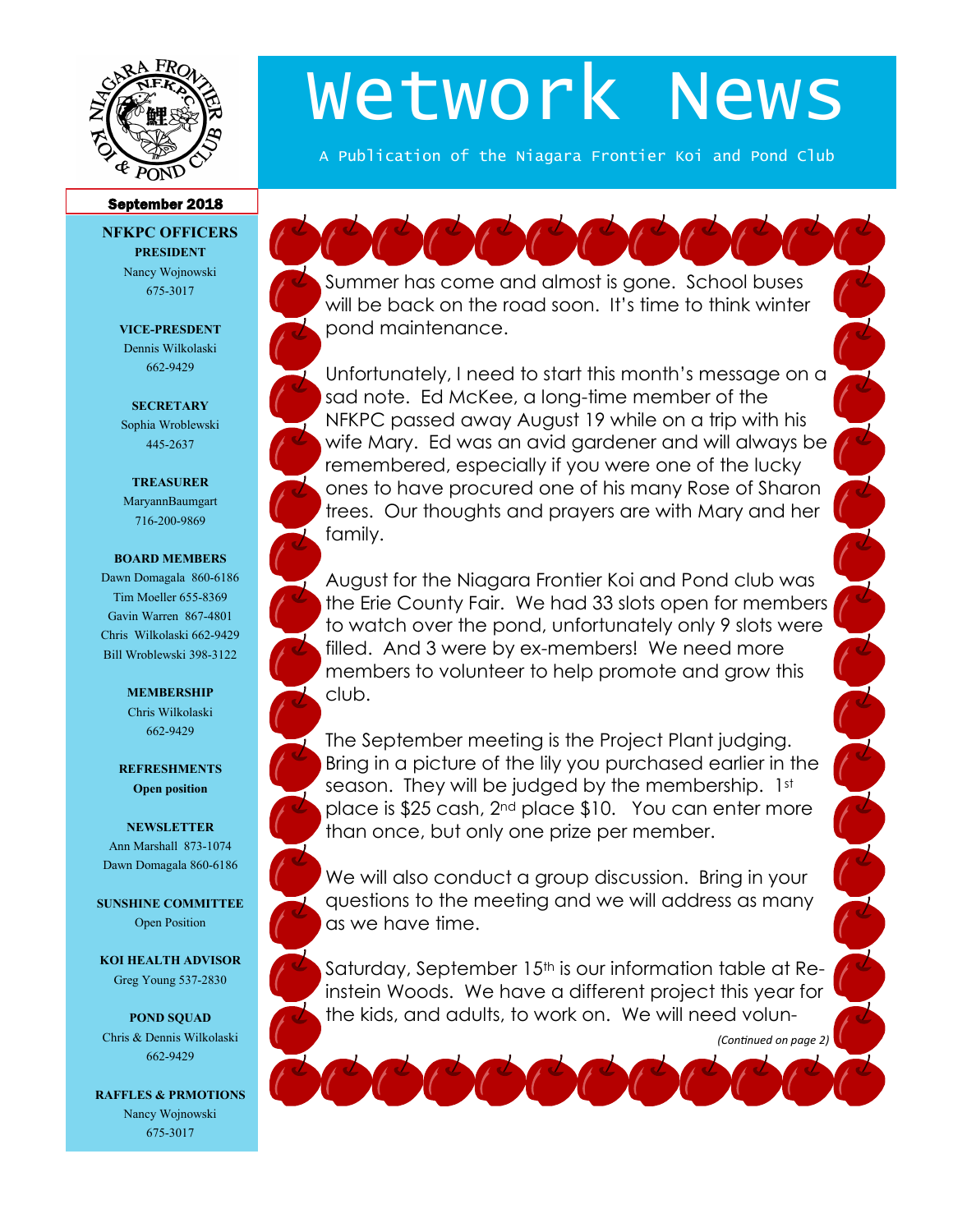## **IOOOOOOOOOOOOOOOOOOOOOOOOOOOO**

teers to sit at the table and make sure all of the Crayola markers have their caps replaced. It will need much less attention than the sand art project. Please consider spending an hour of your precious time with us.

The annual Xmas banquet is scheduled at Christie's, Southgate Plaza, West Seneca on Friday December 14. The charge per member will be decided at the next board meeting.

SAVE THE DATE!!! Koi show 2019 is scheduled June 22 (& 23?) at Hanh's, Lower Mountain Rd in Sanborn. More details to follow as they are confirmed. But we will need some volunteers to set up, tear down and to educate the public on the perks of owning an outdoor pond. More details to follow as they are confirmed.

The next board meeting is Thursday September 20<sup>th</sup> at Nancy Wojnowski's home. Please ask for directions, if you would like to attend. We are always looking for new ideas for the club. As usual, ALL are welcome.

Sincerely, Nancy Wojnowski A.k.a. Madame President

The best things in life are the people we love, the places we've seen and the memories we've made along the way.

## 

NY NY NY NY NY NY NY NY NY NY Please consider signing up for a time slot to help at the table during Fall Festival at Reinstein Woods, Saturday September 15th.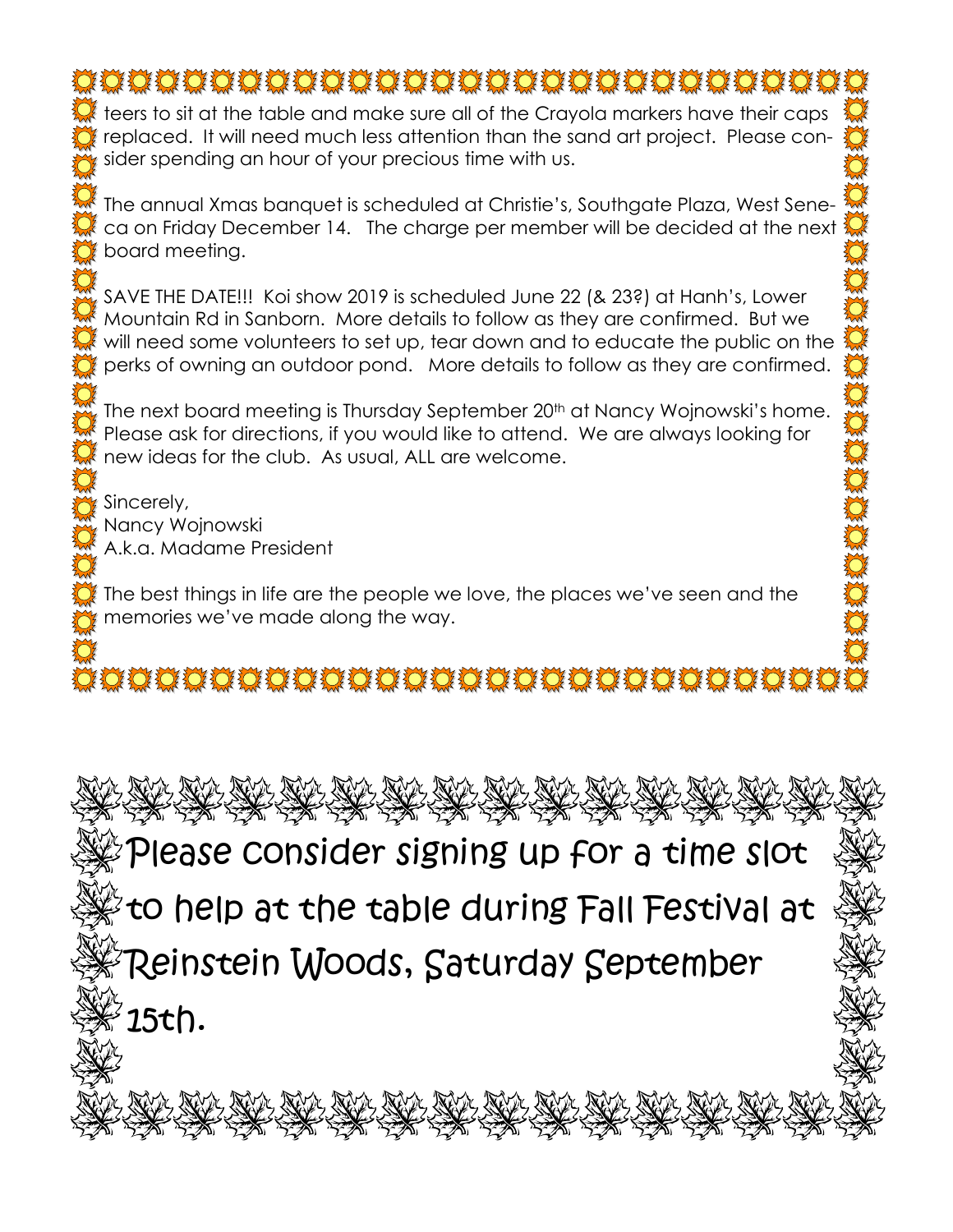

## Refreshments for 2018

If you would like to bring refreshments to a meeting, you will be reimbursed for expenses for up to \$50.00 (receipts must be turned into Nancy)

General info: 8-9 bottles of pop, some diet

Any refreshments or snacks of your choice: Cheese & Crackers, veggies, fruit, chips, dip, pepperoni, salad, jello, cookies, cake, brownies, etc.

We do not have use of any kitchen supplies, so you may need to bring serving utensils, trays, bowls, baskets, knives, or whatever is needed to serve your type of refreshments

The club will provide: Coffee, hot cups, creamer, sugar, small plates, paper cups, plastic silverware, napkins

**Feb.:** Chris Wilkolaski **Mar.:** Dawn Domagala **Apr.:** No refreshments **May:** Laura & Tony LoTempio **June:** Bill & Sophia Wroblewski **July:** Nancy Wojonowski **Aug.:** Deb Pirson **Sep.:** Sandy Grefrath **Oct.:** Denise Moeller **Nov.:** MaryAnn B. & Nancy W. **Dec.: Christmas Party**